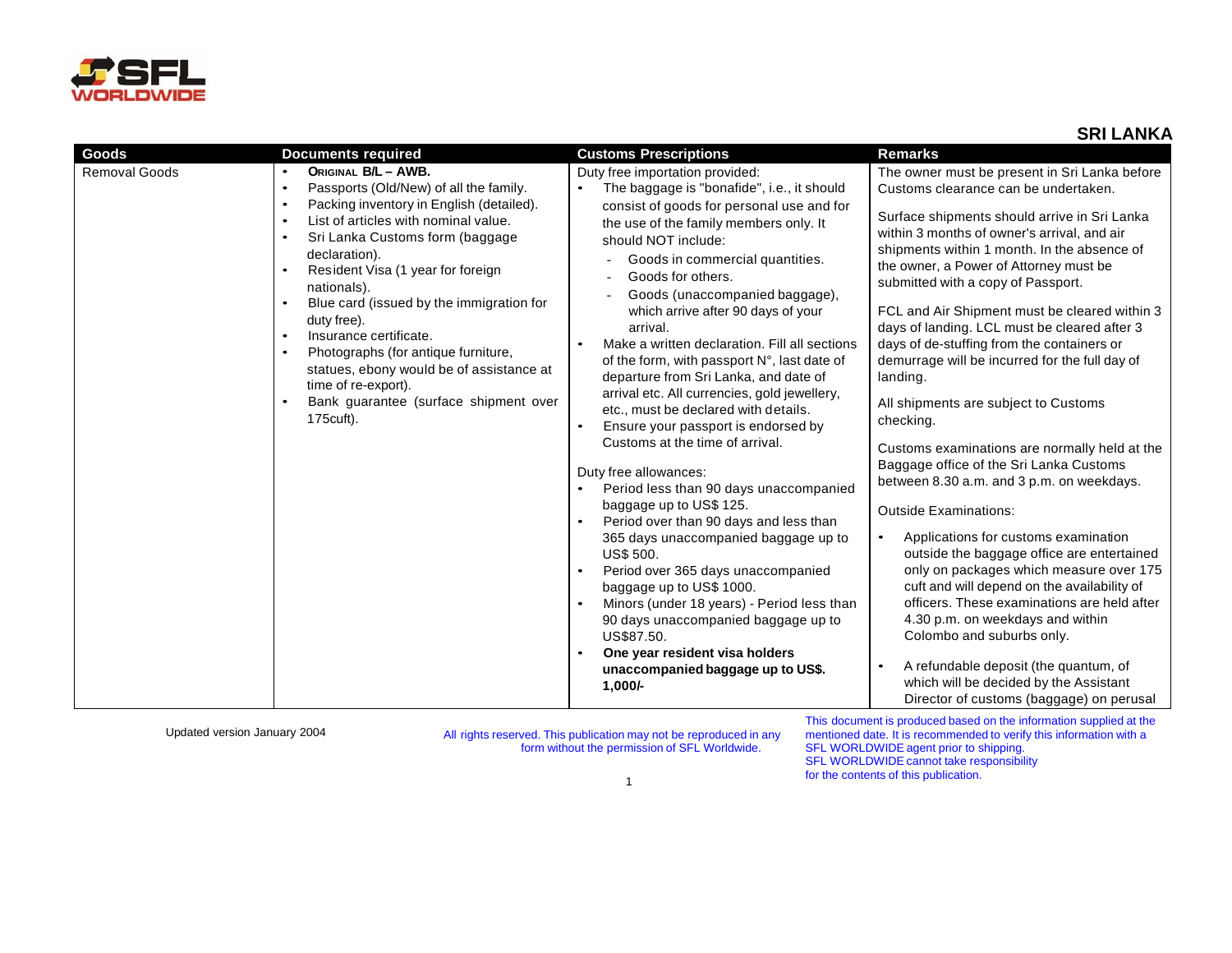

| Goods                       | <b>Documents required</b>                                                                                                                                                                                                                                                                                   | <b>Customs Prescriptions</b>                                                                                                                                                                                                                                                                                                                                                                                                                            | <b>Remarks</b>                                                                                                                                                                                                                                                                                                                                                                                                                                                                                                                                                                                                                                                                                                                                                                                                                                                                                                                               |
|-----------------------------|-------------------------------------------------------------------------------------------------------------------------------------------------------------------------------------------------------------------------------------------------------------------------------------------------------------|---------------------------------------------------------------------------------------------------------------------------------------------------------------------------------------------------------------------------------------------------------------------------------------------------------------------------------------------------------------------------------------------------------------------------------------------------------|----------------------------------------------------------------------------------------------------------------------------------------------------------------------------------------------------------------------------------------------------------------------------------------------------------------------------------------------------------------------------------------------------------------------------------------------------------------------------------------------------------------------------------------------------------------------------------------------------------------------------------------------------------------------------------------------------------------------------------------------------------------------------------------------------------------------------------------------------------------------------------------------------------------------------------------------|
| <b>Diplomatic Shipments</b> | Original BL/AWB.<br>$\bullet$<br>Packing inventory in English.<br>$\bullet$<br>Duty free certificate issued by the Ministry<br>$\bullet$<br>of Foreign Affairs.<br>Copy of Passport - endorsed by the<br>Ministry of foreign affairs in Sri Lanka.<br>Duty Free Clearance Certificate - issued<br>$\bullet$ | Duty percentage is as follows:<br>Duty 25%, 10% or 2.5%<br>Surcharge 20% Of The Duty amount<br>Value Added Tax (VAT) 10% or 20%<br>If Applicable Excise Duty 15%, 35%, 65% of the<br>declared Value.<br>Port and Airport Levy 1% of the value.<br>All relevant customs declaration forms for<br>clearance must be signed by consignee at<br>destination (No photocopies will be accepted).<br>Duty free - only if clearance certificate is<br>produced. | of the valued inventory list attached to the<br>application for an outside examination)<br>must be advanced by the consignee in the<br>form of cash or bank guarantee valid for six<br>months.<br>The above deposit would be refunded if:<br>Duty is not payable or<br>On payment of the appraised duty payable.<br>Owner's contact details, delivery address and<br>packing inventories should be clearly written on<br>the B/L. Total numbers of packages on the<br>inventory, B/L and other related documents<br>should tally.<br>Goods should be declared as used personal<br>and household effects.<br>All documents should be in possession of the<br>destination agent at least 5 days prior to<br>arrival of shipment.<br>Obtaining duty exception from the Ministry takes<br>approximately 7-10 days minimum.<br>All documents should be in possession of the<br>destination agent at least 5 days prior to<br>arrival of shipment. |
| Automobiles                 | by the Ministry of Foreign Affairs in Sri<br>Lanka.<br>Original B/L./Owner's passport.<br>$\bullet$<br>Manufacturers invoice/insurance.<br>$\bullet$                                                                                                                                                        | Duties/Taxes – Subject to local agent valuation.                                                                                                                                                                                                                                                                                                                                                                                                        | Shipments must be cleared within 3 days of<br>landing or demurrage will be incurred from the                                                                                                                                                                                                                                                                                                                                                                                                                                                                                                                                                                                                                                                                                                                                                                                                                                                 |
|                             |                                                                                                                                                                                                                                                                                                             |                                                                                                                                                                                                                                                                                                                                                                                                                                                         |                                                                                                                                                                                                                                                                                                                                                                                                                                                                                                                                                                                                                                                                                                                                                                                                                                                                                                                                              |

Updated version January <sup>2004</sup> All rights reserved. This publication may not be reproduced in any form without the permission of SFL Worldwide.  $\overline{2}$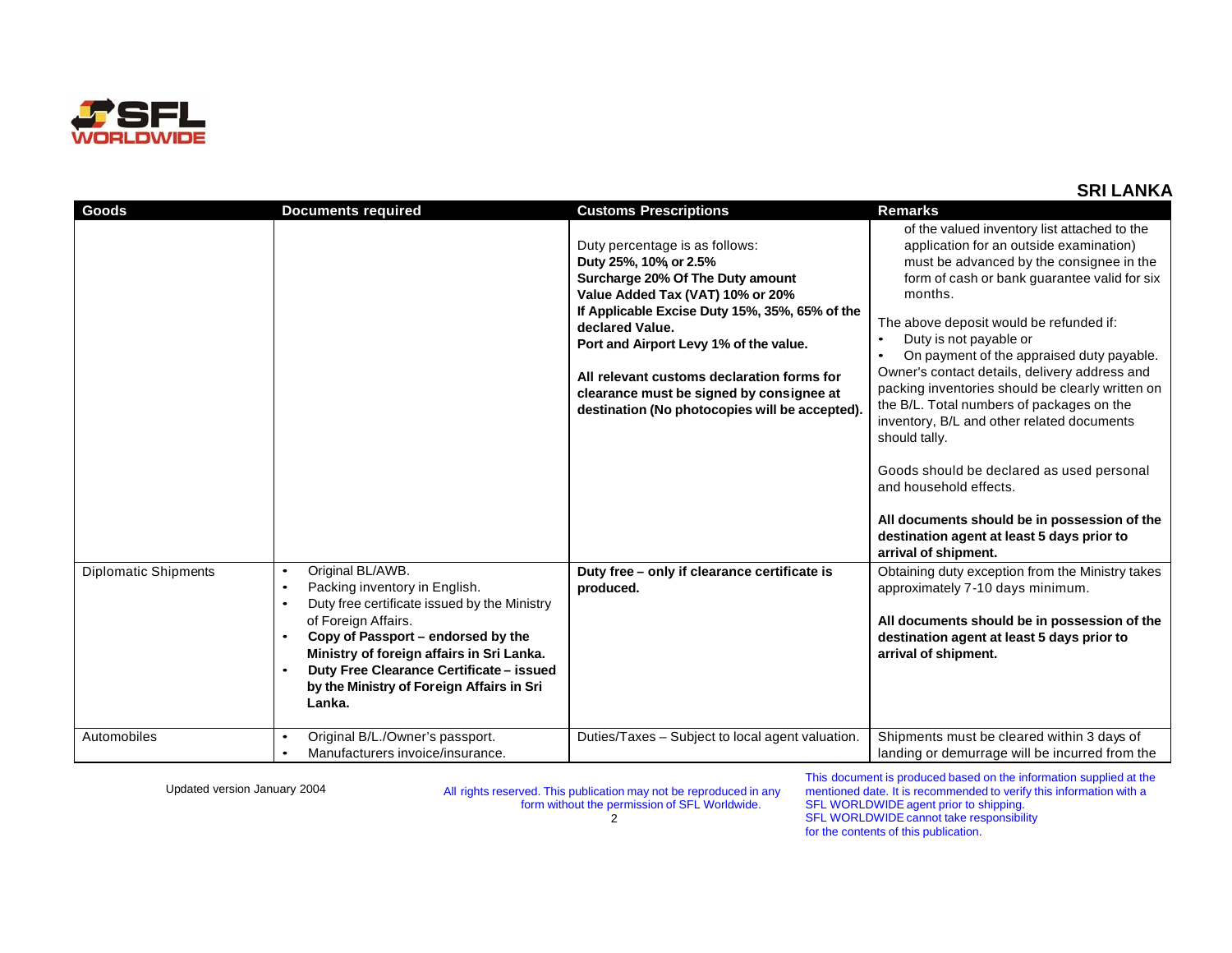

| Goods             | <b>Documents required</b>                                                                   | <b>Customs Prescriptions</b>         | <b>Remarks</b>                                                                                                                                                            |
|-------------------|---------------------------------------------------------------------------------------------|--------------------------------------|---------------------------------------------------------------------------------------------------------------------------------------------------------------------------|
|                   | Original Registration Certificate (English                                                  | Petrol vehicles: Minimum duty of 80% | first day of landing.                                                                                                                                                     |
|                   | translation).                                                                               | Maximum duty of 90%                  | The car will be in the Port for customs valuation                                                                                                                         |
|                   | Keys/Exchange Control approval.<br>$\bullet$                                                | Diesel vehicle: Minimum duty 175%    | etc., for a minimum of 7 working days. There                                                                                                                              |
|                   | Import licence is required for cars over 3<br>$\bullet$                                     | Maximum duty of 200%                 | will be demurrage incurring for the car, which                                                                                                                            |
|                   | years old and for vans and dual-purpose<br>vehicles over 5 years old.                       |                                      | has to be pre-paid by customer prior to<br>clearance.                                                                                                                     |
|                   | Transport Ministry Approval (for left-hand<br>$\bullet$                                     |                                      |                                                                                                                                                                           |
|                   | drive).                                                                                     |                                      | Customs examinations are normally held at the                                                                                                                             |
|                   | Tin Certificate and G.S.T. Certificate.<br>$\bullet$<br>Insurance certificate.<br>$\bullet$ |                                      | Motor vehicle yard of the Sri Lanka Customs<br>between 8.30 a.m. and 3 p.m.                                                                                               |
|                   | <b>RMV cancellation Certificate from</b><br>$\bullet$                                       |                                      |                                                                                                                                                                           |
|                   | country of origin.<br>Marine condition Certificate issued at                                |                                      | If motor vehicle is being shipped with<br>personal effects in a container, the vehicle                                                                                    |
|                   | origin.                                                                                     |                                      | must be loaded in front (near the door) of the<br>container.                                                                                                              |
|                   |                                                                                             |                                      | Import License could be obtained from The<br>Import Controller, Control department, 75, 1/3,<br>1st floor, Hemas Building, Colombo 1<br>Tel: 00 94 11 232 6774 / 2324386. |
|                   |                                                                                             |                                      | All documents should be in possession of the<br>destination agent at least 5 days prior to<br>arrival of shipment.                                                        |
| Boats with engine | Original B/L/ Manufacturers invoice.<br>$\bullet$                                           | Duty Payable                         | The boat will be in the port for approvals for a                                                                                                                          |
|                   | Import licence – for engine exceeding<br>$\bullet$<br>25hp.                                 |                                      | minimum of 10-12 working days. There will be                                                                                                                              |
|                   | Letter of Credit or Direct Payment.<br>$\bullet$                                            |                                      | demurrage incurring, which has to be pre-paid<br>by customer prior to clearance.                                                                                          |
|                   | Exchange control approval/List of items.<br>$\bullet$                                       |                                      |                                                                                                                                                                           |
|                   | Defence Ministry/Fisheries Ministry<br>$\bullet$                                            |                                      |                                                                                                                                                                           |
|                   | Approval.                                                                                   |                                      |                                                                                                                                                                           |
| Motorcycles       | Original B/L/Owner's passport.<br>$\bullet$                                                 | <b>Duty Payable</b>                  | The motorcycle will be in the port for approvals                                                                                                                          |

Updated version January <sup>2004</sup> All rights reserved. This publication may not be reproduced in any form without the permission of SFL Worldwide.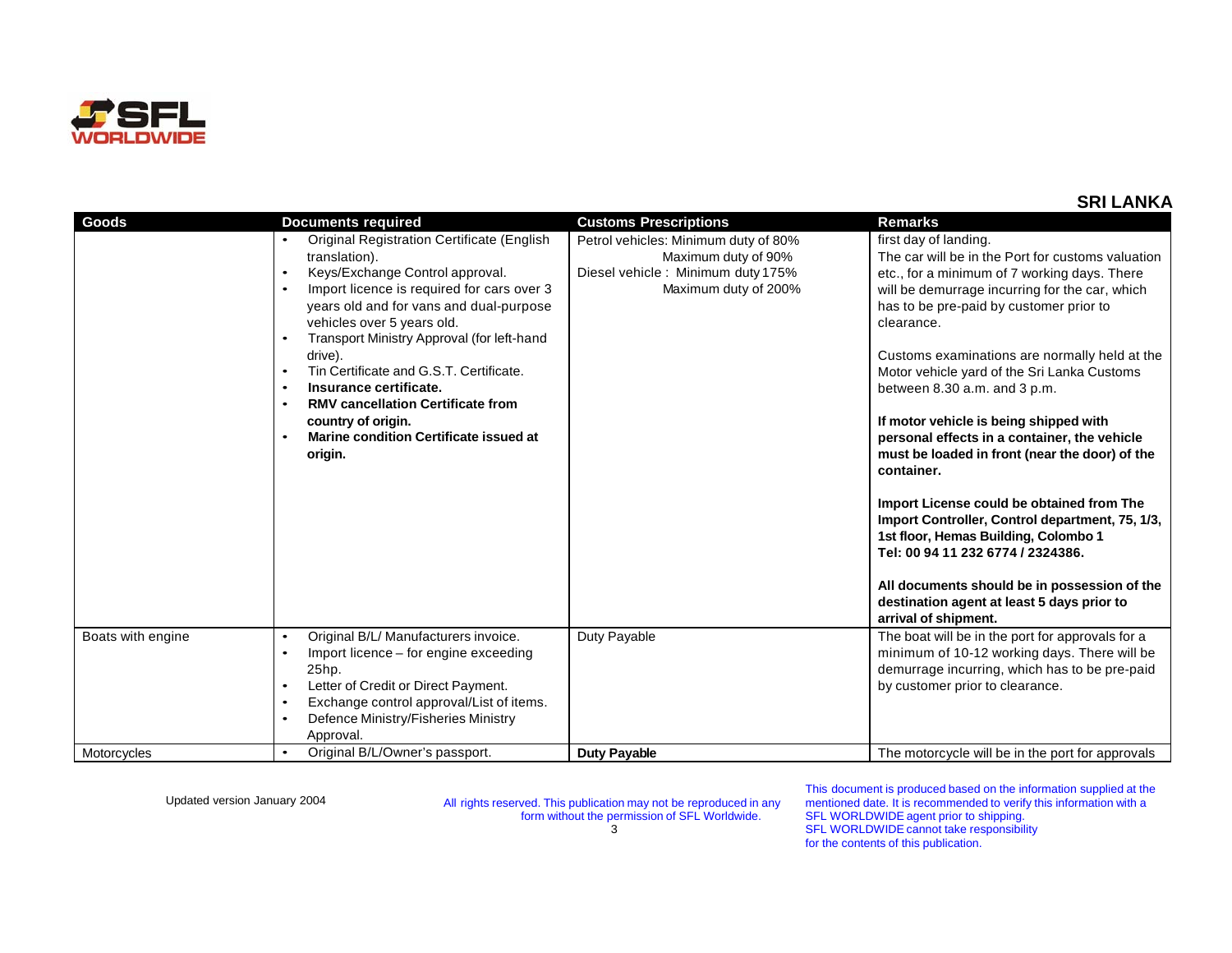

| Goods                                            | <b>Documents required</b>                                                                                                                                                                                                                                                                                                                                      | <b>Customs Prescriptions</b>                                                                                                                                                                                                                                                                                                                                                                                                    | <b>Remarks</b>                                                                                                                                                                                                                                                                               |
|--------------------------------------------------|----------------------------------------------------------------------------------------------------------------------------------------------------------------------------------------------------------------------------------------------------------------------------------------------------------------------------------------------------------------|---------------------------------------------------------------------------------------------------------------------------------------------------------------------------------------------------------------------------------------------------------------------------------------------------------------------------------------------------------------------------------------------------------------------------------|----------------------------------------------------------------------------------------------------------------------------------------------------------------------------------------------------------------------------------------------------------------------------------------------|
|                                                  | Manufacturer invoice/Insurance.<br>Original Registration Certificate (English<br>$\bullet$<br>translation).<br>Keys.<br>Exchange control approval.<br>$\bullet$<br>Chamber of Commerce Certificate.<br>$\bullet$<br>Import licence - for engine exceeding<br>$\bullet$<br>250c.c.<br>Certificate of registration cancellation -<br>from the country of origin. | Engine capacity not exceeding 125 c.c.<br>Customs Duty 10%, Surcharge 20% Vat 10%<br>Port Levies 1% of the declared value.<br>Engine capacity not exceeding 125cc-200cc<br>Customs Duty 10%, Surcharge 20% Vat 10%<br>Port Levies 1% + excise duty 5% of the<br>declared value.<br>Engine capacity exceeding -200 c.c.<br>Customs Duty 10%, Surcharge 20% Vat 10%<br>Port Levies 1% + excise duty 15% of the<br>declared value. | for a minimum of 7 working days. There will be<br>demurrage incurring, which has to be pre-paid<br>by customer prior to clearance.<br>If motorcycle is being shipped with personal<br>effects in a container, the motorcycle must be<br>loaded in front (near the door) of the<br>container. |
| <b>Donation Goods</b>                            | Original BL/AWB.<br>$\bullet$<br>Packing inventory in English.<br>$\bullet$<br>Invoice/ Import licence.<br>$\bullet$<br>Exchange control approval.<br>$\bullet$<br>Letter of credit or direct payment - value<br>$\bullet$<br>exceeding USD 1.000.00.<br>Tin / vat registration number.                                                                        | Duty Payable - if duty waiver is not obtained<br>from the Finance Ministry and Social Service<br>Ministry, the following taxes should be paid:<br>Duty Percentage is as follows -<br><b>Customs duty 25%</b><br>Vat 20% or 10%<br>Surcharge 20% of the declared value.                                                                                                                                                          | Do not undervalue. There will be penalties and<br>high duties.                                                                                                                                                                                                                               |
| Furniture new/office                             | Original BL/AWB.<br>$\bullet$<br>Packing inventory in English.<br>$\bullet$<br>Invoice/ Import licence.<br>$\bullet$<br>Exchange control approval.<br>$\bullet$<br>Letter of credit or direct payment.<br>$\bullet$                                                                                                                                            | Duty Payable<br>Customs Duty 25%, Surcharge 20% Vat 20%<br>Port / Airport Levies 1% of the declared value.                                                                                                                                                                                                                                                                                                                      | Do not undervalue. There will be penalties and<br>high duties.                                                                                                                                                                                                                               |
| Machines parts                                   | Original BL/AWB.<br>$\bullet$<br>Packing inventory in English.<br>$\bullet$<br>Invoice.<br>$\bullet$<br>Exchange control approval.<br>$\bullet$<br>Letter of credit or direct payment.<br>$\bullet$<br>Tin number & GST registration number.<br>$\bullet$                                                                                                      | Duty Payable.                                                                                                                                                                                                                                                                                                                                                                                                                   | Do not undervalue. There will be penalties and<br>high duties.                                                                                                                                                                                                                               |
| Fax machines, phones,<br>antenna, satellite dish | Original BL/AWB.<br>$\bullet$<br>Packing inventory in English.<br>$\bullet$                                                                                                                                                                                                                                                                                    | Duty Payable.                                                                                                                                                                                                                                                                                                                                                                                                                   | Goods will be detained by customs until<br>telecom approval has been obtained.                                                                                                                                                                                                               |

Updated version January <sup>2004</sup> All rights reserved. This publication may not be reproduced in any form without the permission of SFL Worldwide.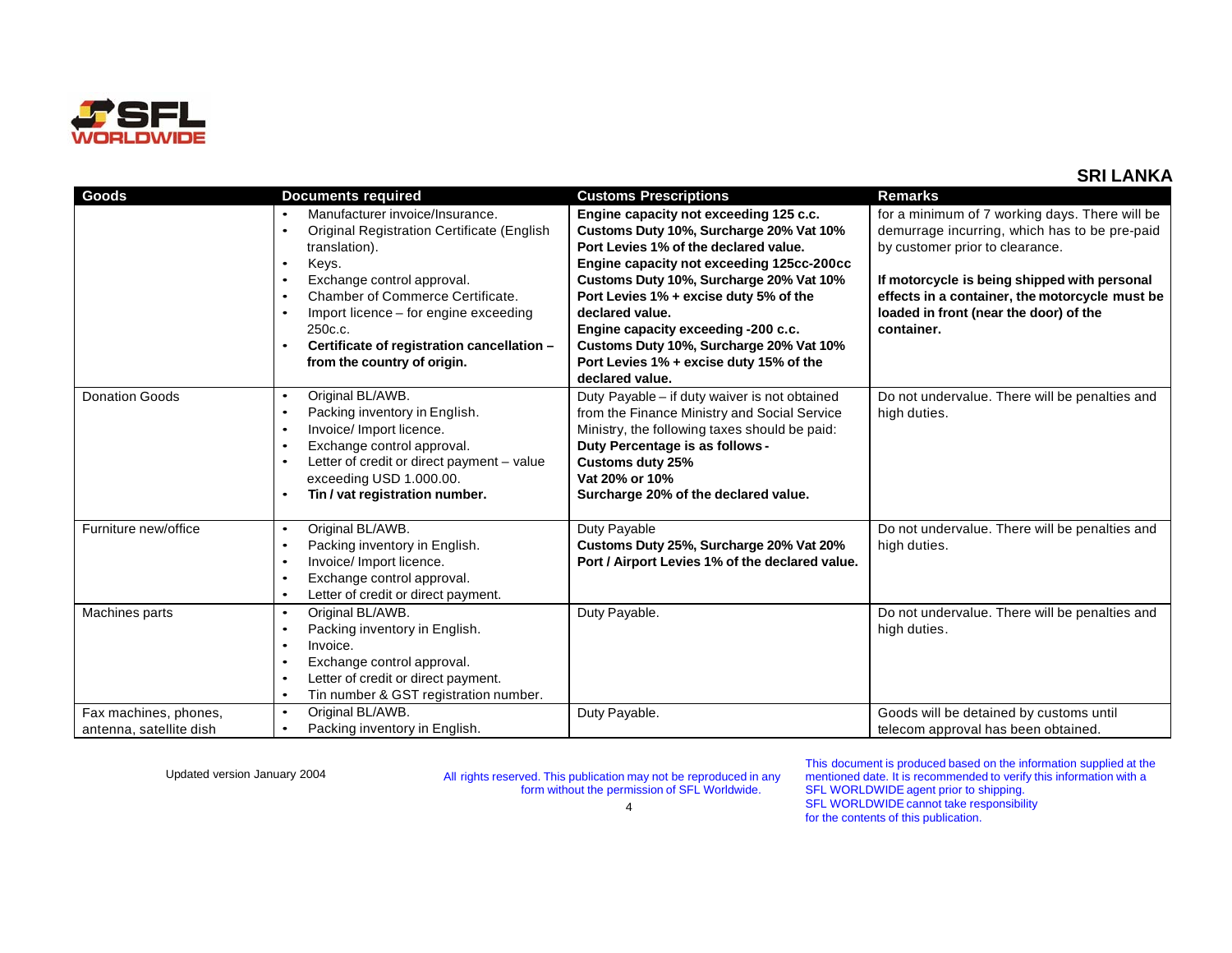

| Goods                        | <b>Documents required</b>                                                                                                                                                                                                | <b>Customs Prescriptions</b>                                                                                                                                                                    | <b>Remarks</b>                                                                                                                                                                                                                                                                                              |
|------------------------------|--------------------------------------------------------------------------------------------------------------------------------------------------------------------------------------------------------------------------|-------------------------------------------------------------------------------------------------------------------------------------------------------------------------------------------------|-------------------------------------------------------------------------------------------------------------------------------------------------------------------------------------------------------------------------------------------------------------------------------------------------------------|
|                              | Invoice/Import licence/Telecom approval.<br>$\bullet$<br>Exchange control approval.<br>$\bullet$<br>Letter of credit or direct payment.<br>$\bullet$                                                                     |                                                                                                                                                                                                 | Do not undervalue. There will be penalties and<br>high duties.                                                                                                                                                                                                                                              |
| Pets                         | Original AWB.<br>$\bullet$<br>Health and quarantine certificates.<br>$\bullet$<br>Original import licence obtained by the<br>$\bullet$<br>Department of Animal production and<br>Health, Getambe, Peradeniya, Sri Lanka. | Duty Payable.                                                                                                                                                                                   | Advisable to send pets along with passenger<br>on same flight.<br>Applications for Import licence can be obtained<br>from the Embassy of Sri Lanka at origin and<br>should be obtained by customer.<br>No duplicates or copies accepted. These<br>documents should be produced to Customs for<br>clearance. |
| Alcohol, wines, cigarettes   | Original BL/AWB.<br>$\bullet$<br>Packing inventory in English.<br>$\bullet$<br>List of articles with nominal value.<br>$\bullet$                                                                                         | Duty Payable.<br>US\$. 10/- per litter + Surcharge 20%, VAT 20%,<br><b>Port/Airport levies 1%</b><br>Approximately 250 % - 300 % of the declared<br>value.                                      | Do not undervalue. There will be penalties and<br>high duties.                                                                                                                                                                                                                                              |
| Office files and folders     | Original BL/AWB.<br>$\bullet$<br>Packing inventory in English.<br>$\bullet$<br>Invoice.<br>$\bullet$<br>Exchange control approval.<br>$\bullet$<br>Letter of credit or direct payment.<br>$\bullet$                      | Duty Payable.                                                                                                                                                                                   | Do not undervalue. There will be penalties and<br>high duties.                                                                                                                                                                                                                                              |
| Exhibition goods             | Same as above.                                                                                                                                                                                                           | Duty Payable.                                                                                                                                                                                   | Do not undervalue. There will be penalties and<br>high duties.                                                                                                                                                                                                                                              |
| <b>Electrical appliances</b> | Same as above.                                                                                                                                                                                                           | Duty Payable.                                                                                                                                                                                   | Do not undervalue. There will be penalties and<br>high duties.                                                                                                                                                                                                                                              |
| Prohibited items             |                                                                                                                                                                                                                          | Prohibited and restricted goods:<br>Sri Lanka currency over Rs.250/-<br>٠<br>Indian & Pakistan currencies.<br>$\bullet$<br>Gold, Silver and Gems.<br>$\bullet$<br>Dangerous drugs.<br>$\bullet$ | Warning - A false or non-declaration is an<br>offence and may involve heavy penalties<br>including forfeiture. When in doubt, consult a<br>customs officer.                                                                                                                                                 |